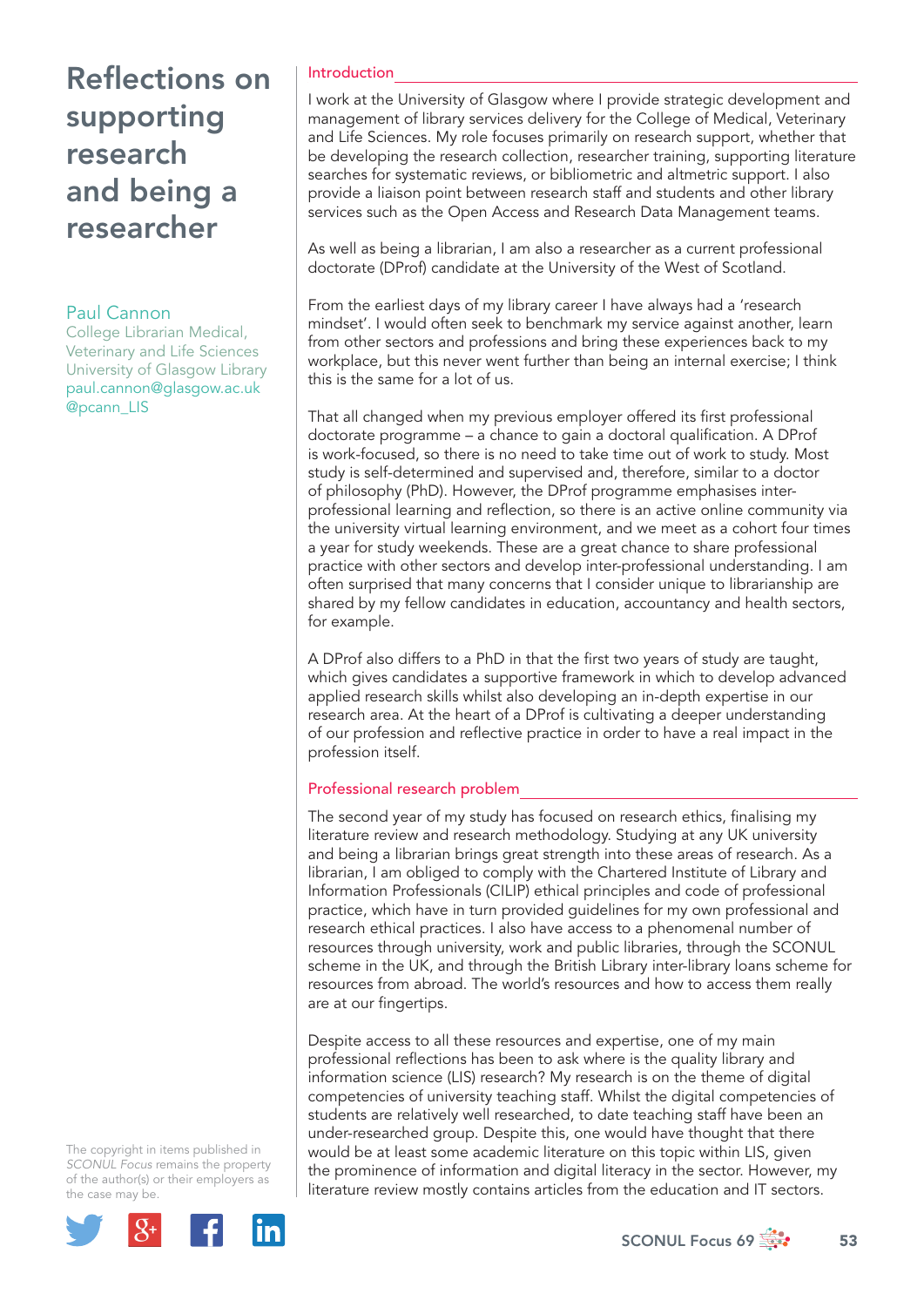# **Reflections on** supporting research and being a researcher

Granted, neither digital nor information literacy is the sole domain of librarians, who are free to publish in journals across any sector, but I question why there is a lack of academic literature written by librarians and published in LIS journals. It would not appear to be a lack of research on my topic per se – there is a small amount of grey literature available, so is it a lack of professional confidence that stops us from publishing in 'academic' journals? Some have noted that LIS is a practitioner-based profession (Robinson and Bawden, 2013), one that sits outside academia. Some have questioned where the library research community is (Blakesley, 2016) and why we hire others to conduct our research rather than developing our own research skills. I would not go as far as to say that we cannot research, but as a profession we need to move beyond single, small-scale case studies and expand the research methodologies we use.

### Benefits of research and publication

There is a simple answer as to why we should engage with research and publish in academic journals - our profession needs it, and it can be a great benefit to you, your work and your career.

As a librarian–researcher, I am now able to relate better to research students and staff. I can share my experiences with students and reflect on my journey so far, helping researchers to become more efficient in their practices - far more than I was able to do in the past. I can also reflect upon the other interand cross-professional support available to research students, thus enabling them to strengthen their networks whilst also improving mine. I can sit in a room with academic staff and feel I am an equal, albeit one with more limited experience to date. Anecdotally, I feel that I have become more accepted by my academic colleagues simply because I am on an academic par with them; I am no longer 'just' a librarian or member of the non-academic university staff. Deciding to embark on higher study of any type is difficult, but the benefits of doing so are great. I even have a new job!

To return to my professional reflection: It is notable that CILIP-funded research on the value of trained and professionally registered LIS workers found a large gap in 'published evidence on the effectiveness, impact and value of the majority of library, information and knowledge sectors' (Brettle and Maden, 2015, p. 20) – this despite research skills being part of the CILIP Professional Knowledge and Skills Base (Chartered Institute of Library and Information Professionals, 2016). It is quite clear that unless we fill this gap by formally publishing our research and improving our research methodologies, we shall never be able to prove our value, and our profession will always be under threat.

### Towards an academic profession

LIS is a profession based in practitioner research. We are not generally taught 'how to research' in our post-graduate programmes, at least not systematically throughout the curriculum (McMenemy, 2010), and there are many individual and structural barriers to undertaking research (Pickton, 2016). Academic libraries are in a prime position to conduct research, to work with and learn from our academic colleagues. To this extent, we should be learning from the efforts of the University of Northampton Library and Learning Services to build individual and structural capacity for conducting research (Pickton, 2016). More support for these intiatives is needed throughout academic libraries and the sector more generally.

I have tried to elucidate some of the benefits that I have witnessed from my own experiences of doctoral study. Whilst studying for a doctorate will not suit everyone, it is a route to self- and professional fulfilment. Regardless of whether many follow me into doctoral research, research practices and professional reflection should nevertheless be built into our daily work.

The copyright in items published in *SCONUL Focus* remains the property of the author(s) or their employers as the case may be.